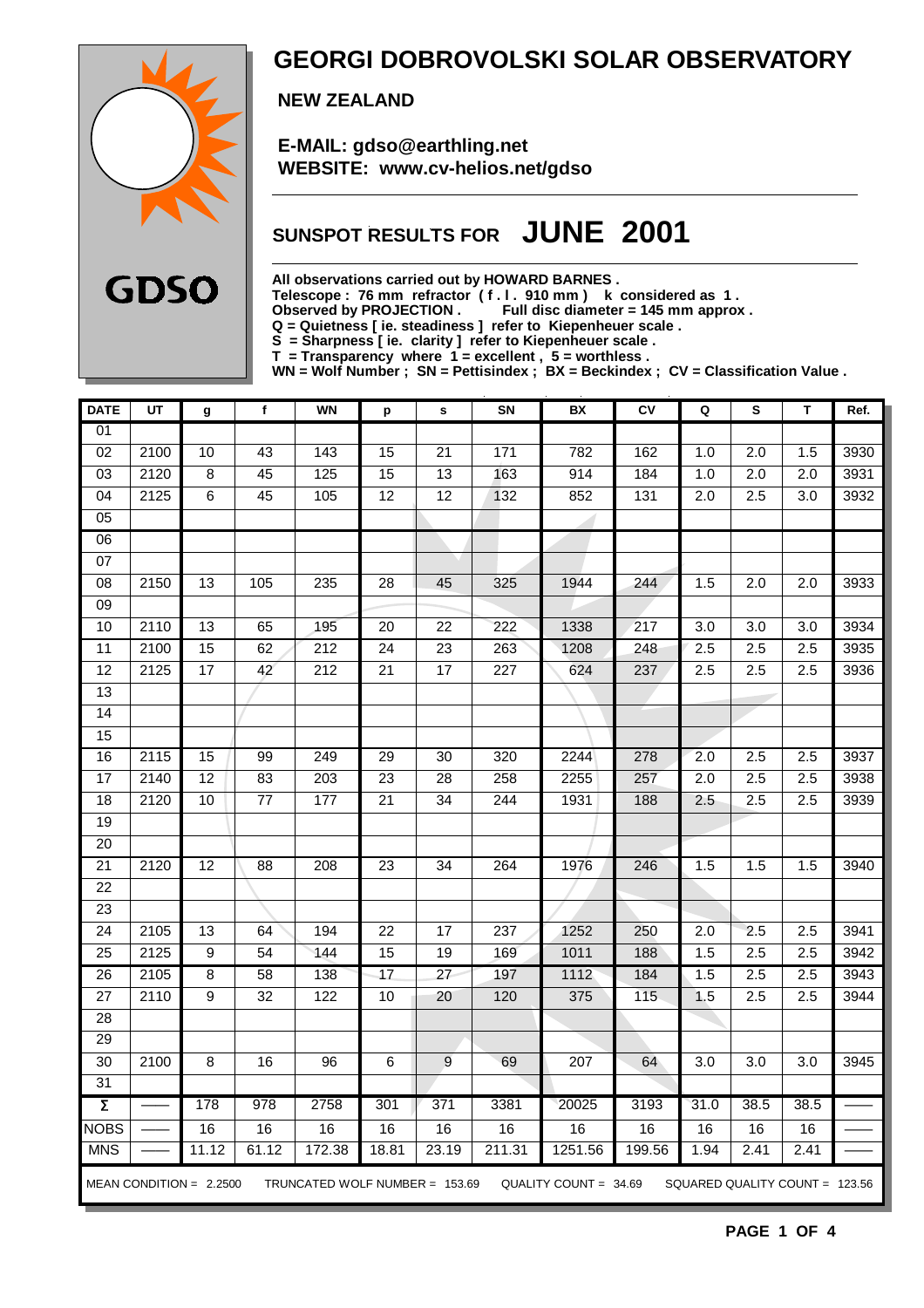### **GEORGI DOBROVOLSKI SOLAR OBSERVATORY**



#### **SUNSPOT DISTRIBUTION & INTER-SOL INDICES FOR**

## **JUNE 2001**

**All observations carried out by HOWARD BARNES .**

Telescope : 76 mm refractor (f. l. 910 mm).<br>Observed by PROJECTION . Full disc diam

Full disc diameter = 145 mm approx .

- **Q = Quietness [ ie. steadiness ] refer to Kiepenheuer scale .**
- **S = Sharpness [ ie. clarity ] refer to Kiepenheuer scale .**
- **T = Transparency where 1 = excellent , 5 = worthless .**

**IS = Inter-Sol Index .**

**gr = number of multi-spot groups .**

**grfp = number of umbræ within penumbræ within the groups (gr) .**

**grf = number of non-penumbral spots within the groups (gr) .**

**efp = number of single penumbral spots .**

**ef = number of single non-penumbral spots .**

| <b>DATE</b>         | $\overline{UT}$ | $\overline{\mathsf{s}}$ | gr              | grfp                    | grf             | efp             | ef                          | Q                | $\overline{\mathbf{s}}$ | $\overline{\mathsf{T}}$ | Ref. |
|---------------------|-----------------|-------------------------|-----------------|-------------------------|-----------------|-----------------|-----------------------------|------------------|-------------------------|-------------------------|------|
| 01                  |                 |                         |                 |                         |                 |                 |                             |                  |                         |                         |      |
| $\overline{02}$     | 2100            | 50                      | $\overline{7}$  | 21                      | 19              | 1               | $\sqrt{2}$                  | 1.0              | 2.0                     | 1.5                     | 3930 |
| $\overline{03}$     | 2120            | 51                      | $\overline{6}$  | $\overline{32}$         | $\overline{11}$ | $\pmb{0}$       | $\overline{2}$              | 1.0              | $\overline{2.0}$        | $\overline{2.0}$        | 3931 |
| $\overline{04}$     | 2125            | 51                      | $\overline{6}$  | 33                      | 12              | $\overline{0}$  | $\overline{0}$              | $\overline{2.0}$ | 2.5                     | $\overline{3.0}$        | 3932 |
| 05                  |                 |                         |                 |                         |                 |                 | $\mathcal{L}_{\mathcal{A}}$ |                  |                         |                         |      |
| 06                  |                 |                         |                 |                         |                 |                 |                             |                  |                         |                         |      |
| $\overline{07}$     |                 |                         |                 |                         |                 |                 |                             |                  |                         |                         |      |
| $\overline{08}$     | 2150            | 114                     | $\overline{9}$  | 58                      | $\overline{43}$ | $\overline{2}$  | $\overline{2}$              | 1.5              | 2.0                     | 2.0                     | 3933 |
| $\overline{09}$     |                 |                         |                 |                         |                 |                 |                             |                  |                         |                         |      |
| 10                  | 2110            | 73                      | 8               | 38                      | 22              | 5               | $\mathbf 0$                 | 3.0              | $\overline{3.0}$        | 3.0                     | 3934 |
| 11                  | 2100            | 76                      | $\overline{14}$ | $\overline{38}$         | $\overline{23}$ | $\overline{1}$  | $\overline{0}$              | 2.5              | 2.5                     | 2.5                     | 3935 |
| $\overline{12}$     | 2125            | $\overline{55}$         | $\overline{13}$ | $\overline{21}$         | 17              | $\overline{4}$  | $\overline{0}$              | 2.5              | 2.5                     | $\overline{2.5}$        | 3936 |
| 13                  |                 |                         |                 |                         |                 |                 |                             |                  |                         |                         |      |
| 14                  |                 |                         |                 |                         |                 |                 |                             |                  |                         |                         |      |
| 15                  |                 |                         |                 |                         |                 |                 |                             |                  |                         |                         |      |
| 16                  | 2115            | 110                     | 11              | 68                      | 27              | $\overline{1}$  | $\sqrt{3}$                  | 2.0              | 2.5                     | 2.5                     | 3937 |
| 17                  | 2140            | 93                      | 10              | 53                      | 28              | $\overline{c}$  | $\pmb{0}$                   | 2.0              | 2.5                     | 2.5                     | 3938 |
| $\overline{18}$     | 2120            | $\overline{86}$         | $\overline{9}$  | $\overline{43}$         | $\overline{33}$ | $\overline{0}$  | 1                           | 2.5              | 2.5                     | 2.5                     | 3939 |
| 19                  |                 |                         |                 |                         |                 |                 |                             |                  |                         |                         |      |
| 20                  |                 |                         |                 |                         |                 |                 |                             |                  |                         |                         |      |
| $\overline{21}$     | 2120            | $\overline{97}$         | $\overline{9}$  | 52                      | 33              | $\overline{2}$  | $\overline{1}$              | 1.5              | 1.5                     | 1.5                     | 3940 |
| 22                  |                 |                         |                 |                         |                 |                 |                             |                  |                         |                         |      |
| 23                  |                 |                         |                 |                         |                 |                 |                             |                  |                         |                         |      |
| $\overline{24}$     | 2105            | 73                      | $\overline{9}$  | 46                      | $\overline{14}$ | $\overline{1}$  | $\mathbf{3}$                | 2.0              | 2.5                     | 2.5                     | 3941 |
| $\overline{25}$     | 2125            | 60                      | 6               | 32                      | 19              | 3               | $\mathbf 0$                 | 1.5              | 2.5                     | 2.5                     | 3942 |
| 26                  | 2105            | 64                      | $\overline{6}$  | 29                      | $\overline{27}$ | $\overline{2}$  | $\pmb{0}$                   | 1.5              | 2.5                     | 2.5                     | 3943 |
| $\overline{27}$     | 2110            | $\overline{39}$         | $\overline{7}$  | $\overline{11}$         | 19              | $\overline{1}$  | $\overline{1}$              | 1.5              | 2.5                     | 2.5                     | 3944 |
| $\overline{28}$     |                 |                         |                 |                         |                 |                 |                             |                  |                         |                         |      |
| 29                  |                 |                         |                 |                         |                 |                 |                             |                  |                         |                         |      |
| 30                  | 2100            | 19                      | 3               | $\overline{\mathbf{4}}$ | $\overline{7}$  | 3               | $\overline{2}$              | 3.0              | $\overline{3.0}$        | 3.0                     | 3945 |
| 31                  |                 |                         |                 |                         |                 |                 |                             |                  |                         |                         |      |
| $\overline{\Sigma}$ |                 | 1111                    | 133             | 579                     | 354             | $\overline{28}$ | 17                          | 31.0             | 38.5                    | 38.5                    |      |
| <b>NOBS</b>         |                 | 16                      | 16              | 16                      | 16              | 16              | 16                          | 16               | 16                      | 16                      |      |
| <b>MNS</b>          |                 | 69.44                   | 8.31            | 36.19                   | 22.12           | 1.75            | 1.06                        | 1.94             | 2.41                    | 2.41                    |      |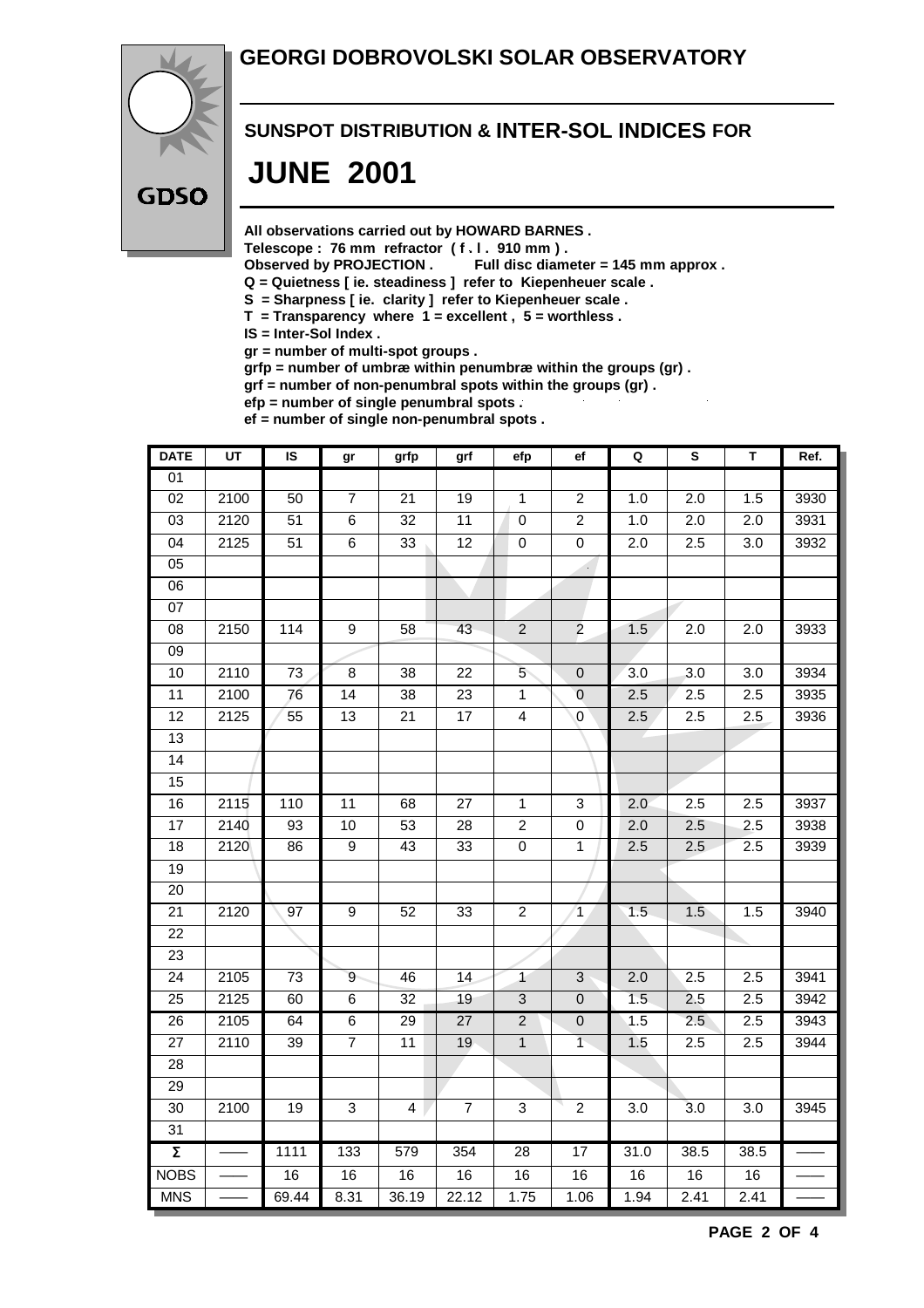

### **SUNSPOT CENSUS BY CLASSIFICATION FOR**

# **JUNE 2001**

| All observations carried out by HOWARD BARNES.                            |
|---------------------------------------------------------------------------|
| Telescope: 76 mm refractor (f.l. 910 mm).                                 |
| Observed by PROJECTION $\,$ Full disc diameter = 145 mm approx .          |
| IF 2 OR MORE REGIONS ARE OF THE SAME CLASSIFICATION . THEN SUNSPOT COUNTS |
| ARE SEPARATED BY SOLIDI ( /).                                             |
|                                                                           |

| <b>DATE</b>                                                                                                | UT                                    |                | Α           |                | в              |                | C              | D                         |                      | Е                    |                | F              |              | G              |             | н               |              | J              |              |
|------------------------------------------------------------------------------------------------------------|---------------------------------------|----------------|-------------|----------------|----------------|----------------|----------------|---------------------------|----------------------|----------------------|----------------|----------------|--------------|----------------|-------------|-----------------|--------------|----------------|--------------|
|                                                                                                            |                                       | g              | $\mathbf f$ | g              | f              | g              | $\mathbf f$    | g                         | $\mathbf f$          | g                    | $\mathbf f$    | g              | f            | g              | $\mathbf f$ | g               | $\mathbf f$  | g              | f            |
| 01                                                                                                         |                                       |                |             |                |                |                |                |                           |                      |                      |                |                |              |                |             |                 |              |                |              |
| 02                                                                                                         | 2100                                  | $\overline{2}$ | 1/1         | $\overline{2}$ | 2/2            | $\mathbf{1}$   | 3              | 3                         | 7/9/14               | $\mathbf 0$          | $\mathbf 0$    | $\mathbf 0$    | 0            | $\mathbf{1}$   | 3           | $\mathbf{1}$    | $\mathbf{1}$ | $\mathbf 0$    | 0            |
| 03                                                                                                         | 2120                                  | 2              | 1/1         | $\mathbf{1}$   | $\overline{2}$ | $\mathbf 0$    | 0              | $\overline{4}$            | 5/8/10/13            | $\mathbf 0$          | $\pmb{0}$      | $\mathbf 0$    | 0            | $\mathbf{1}$   | 5           | 0               | $\mathbf 0$  | $\mathbf 0$    | 0            |
| 04                                                                                                         | 2125                                  | $\mathbf 0$    | 0           | $\mathbf{1}$   | $\overline{2}$ | $\mathbf{1}$   | 6              | 3                         | 9/11/12              | $\mathbf 0$          | $\mathbf 0$    | $\mathbf 0$    | 0            | $\mathbf 0$    | 0           | $\mathbf{1}$    | 5            | $\mathbf 0$    | 0            |
| 05                                                                                                         |                                       |                |             |                |                |                |                |                           |                      |                      |                |                |              |                |             |                 |              |                |              |
| 06                                                                                                         |                                       |                |             |                |                |                |                |                           |                      |                      |                |                |              |                |             |                 |              |                |              |
| 07                                                                                                         |                                       |                |             |                |                |                |                |                           |                      |                      |                |                |              |                |             |                 |              |                |              |
| 08                                                                                                         | 2150                                  | 2              | 1/1         | $\mathbf 0$    | 0              | $\mathbf{1}$   | 5              | 6                         | 8/9/10/14/22/23      | $\mathbf{1}$         | 8              | $\mathbf 0$    | $\mathbf{0}$ | $\mathbf 0$    | 0           | 0               | 0            | 3              | 1/1/2        |
| 09                                                                                                         |                                       |                |             |                |                |                |                |                           |                      |                      |                |                |              |                |             |                 |              |                |              |
| 10                                                                                                         | 2110                                  | $\mathbf 0$    | $\mathbf 0$ | $\mathbf 0$    | $\mathbf 0$    | 3              | 2/2/9          | 3                         | 5/6/7                | $\overline{2}$       | 13/16          | $\mathbf 0$    | $\mathbf 0$  | $\mathbf 0$    | $\mathbf 0$ | 0               | 0            | 5              | 5x1          |
| 11                                                                                                         | 2100                                  | $\mathbf 0$    | 0           | $\mathbf 0$    | $\mathbf{0}$   | 6              | 2/2/2/3/3/4    | 4                         | 4/5/6/7              | 2                    | 8/9            | $\mathbf 0$    | $\mathbf 0$  | $\mathbf 0$    | 0           | 0               | $\mathbf 0$  | 3              | 1/2/4        |
| 12                                                                                                         | 2125                                  | $\pmb{0}$      | 0           | 3              | 2/2/3          | 4              | 2/2/3/4        | 6                         | 2/3/3/3/4/5          | $\mathbf 0$          | $\mathbf 0$    | $\mathbf 0$    | $\mathbf{0}$ | $\mathbf 0$    | 0           | 0               | $\mathbf 0$  | $\overline{4}$ | 1/1/1/1      |
| 13                                                                                                         |                                       |                |             |                |                |                |                |                           |                      |                      |                |                |              |                |             |                 |              |                |              |
| 14                                                                                                         |                                       |                |             |                |                |                |                |                           |                      |                      |                |                |              |                |             |                 |              |                |              |
| 15                                                                                                         |                                       |                |             |                |                |                |                |                           |                      |                      |                |                |              |                |             |                 |              |                |              |
| 16                                                                                                         | 2115                                  | 3              | 1/1/1       | $\mathbf 0$    | 0              | $\mathbf{1}$   | $\overline{4}$ | 6                         | 3/3/6/8/13/13        | $\mathbf{1}$         | 29             | 1              | 10           | $\mathbf 0$    | 0           | 1               | 4            | $\overline{2}$ | 1/2          |
| 17                                                                                                         | 2140                                  | $\mathbf 0$    | 0           | $\mathbf 0$    | 0              | $\mathbf{1}$   | 6              | 5                         | 2/3/5/7/8            | $\mathbf{1}$         | 13             | 1              | 32           | $\mathbf 0$    | 0           | $\mathbf{1}$    | 3            | 3              | 1/1/2        |
| 18                                                                                                         | 2120                                  | $\mathbf{1}$   | 1           | $\mathbf{1}$   | 3              | 3              | 3/4/5          | 3                         | 3/4/6                | $\mathbf{1}$         | 13             | 1              | 35           | $\mathbf{0}$   | $\mathbf 0$ | $\mathbf 0$     | 0            | $\mathbf 0$    | 0            |
| 19                                                                                                         |                                       |                |             |                |                |                |                |                           |                      |                      |                |                |              |                |             |                 |              |                |              |
| 20                                                                                                         |                                       |                |             |                |                |                |                |                           |                      |                      |                |                |              |                |             |                 |              |                |              |
| 21                                                                                                         | 2120                                  | $\mathbf{1}$   | 1           | $\mathbf 0$    | $\mathbf 0$    | $\overline{4}$ | 2/5/5/7        | $\overline{4}$            | 5/9/10/11            | $\mathbf 0$          | 0              | 1              | 31           | $\mathbf{0}$   | 0           | $\mathbf 0$     | $\mathbf 0$  | $\overline{2}$ | 1/1          |
| 22                                                                                                         |                                       |                |             |                |                |                |                |                           |                      |                      |                |                |              |                |             |                 |              |                |              |
| 23                                                                                                         |                                       |                |             |                |                |                |                |                           |                      |                      |                |                |              |                |             |                 |              |                |              |
| 24                                                                                                         | 2105                                  | 3              | 1/1/1       | $\mathbf 0$    | 0              | $\mathbf{1}$   | 4              | 4                         | 7/9/14/17            | $\overline{1}$       | 3              | $\mathbf 0$    | $\mathbf 0$  | $\mathbf 0$    | 0           | $\overline{2}$  | 2/2          | $\overline{2}$ | 1/2          |
| 25                                                                                                         | 2125                                  | $\pmb{0}$      | 0           | $\mathbf 0$    | 0              | $\sqrt{2}$     | 5/8            | $\ensuremath{\mathsf{3}}$ | 4/8/11               | $\ddot{\phantom{1}}$ | 15             | $\overline{0}$ | $\mathbf 0$  | $\mathbf 0$    | $\mathbf 0$ | $\mathbf{1}$    | $\mathbf{1}$ | $\overline{2}$ | 1/1          |
| 26                                                                                                         | 2105                                  | $\mathbf 0$    | 0           | $\mathbf 0$    | 0              | $\overline{2}$ | 5/6            | 3                         | 7/8/11               | $\mathbf{1}$         | 19             | $\mathbf 0$    | $\mathbf 0$  | $\mathbf 0$    | 0           | 1               | $\mathbf{1}$ | $\mathbf{1}$   | $\mathbf{1}$ |
| 27                                                                                                         | 2110                                  | $\mathbf{1}$   | 1           | $\mathbf{1}$   | 4              | $\overline{4}$ | 3/3/4/5        | $\overline{2}$            | 5/6                  | $\mathbf{0}$         | $\overline{0}$ | $\overline{0}$ | $\mathbf 0$  | $\mathbf 0$    | 0           | 0               | $\pmb{0}$    | $\mathbf{1}$   | $\mathbf{1}$ |
| 28                                                                                                         |                                       |                |             |                |                |                |                |                           |                      |                      |                |                |              |                |             |                 |              |                |              |
| 29                                                                                                         |                                       |                |             |                |                |                |                |                           |                      |                      |                |                |              |                |             |                 |              |                |              |
| 30                                                                                                         | 2100                                  | $\overline{2}$ | 1/1         | $\mathbf 0$    | 0              | 3              | 2/4/5          | $\mathbf 0$               | 0                    | 0                    | $\mathbf 0$    | $\mathbf 0$    | $\mathbf 0$  | $\mathbf 0$    | 0           | 0               | 0            | 3              | 1/1/1        |
| 31                                                                                                         |                                       |                |             |                |                |                |                |                           |                      |                      |                |                |              |                |             |                 |              |                |              |
| <b>OTALS</b>                                                                                               |                                       | 17             | 17          | 9              | 22             | 37             | 149            | 59                        | 470                  | 11                   | 146            | 4              | 108          | $\overline{2}$ | 8           | $\vert 8 \vert$ | 19           |                | 31 39        |
|                                                                                                            |                                       |                |             |                |                |                |                |                           | REGIONAL PERCENTAGES |                      |                |                |              |                |             |                 |              |                |              |
| A                                                                                                          |                                       |                | $\sf B$     |                | $\mathsf C$    |                | D              |                           | $\mathsf E$          |                      | F              | G              | H            |                |             | J               |              |                | $\Sigma g$   |
| 9.6<br>20.8<br>5.1                                                                                         |                                       |                | 33.1        | $6.2\,$<br>2.2 |                |                |                | 1.1<br>4.5                |                      |                      |                | 17.4           |              | 178            |             |                 |              |                |              |
| $NOBS = 16$<br>$\frac{1}{p}$ / g mean = 1.6946                                                             |                                       |                |             |                |                |                |                |                           |                      |                      |                |                |              |                |             |                 |              |                |              |
| $\frac{1}{\sqrt{9}}$ mean = 5.5865<br>$\frac{1}{\pi}$ / g mean = 5.4944<br>$\frac{1}{p}$ / g mean = 1.6910 |                                       |                |             |                |                |                |                |                           |                      |                      |                |                |              |                |             |                 |              |                |              |
|                                                                                                            |                                       |                |             |                |                |                |                |                           |                      |                      |                |                |              |                |             |                 |              |                |              |
|                                                                                                            | GROUP COMPLEXITY INDEX (GCI) = 7.1854 |                |             |                |                |                |                |                           |                      |                      |                |                |              |                |             |                 |              |                |              |